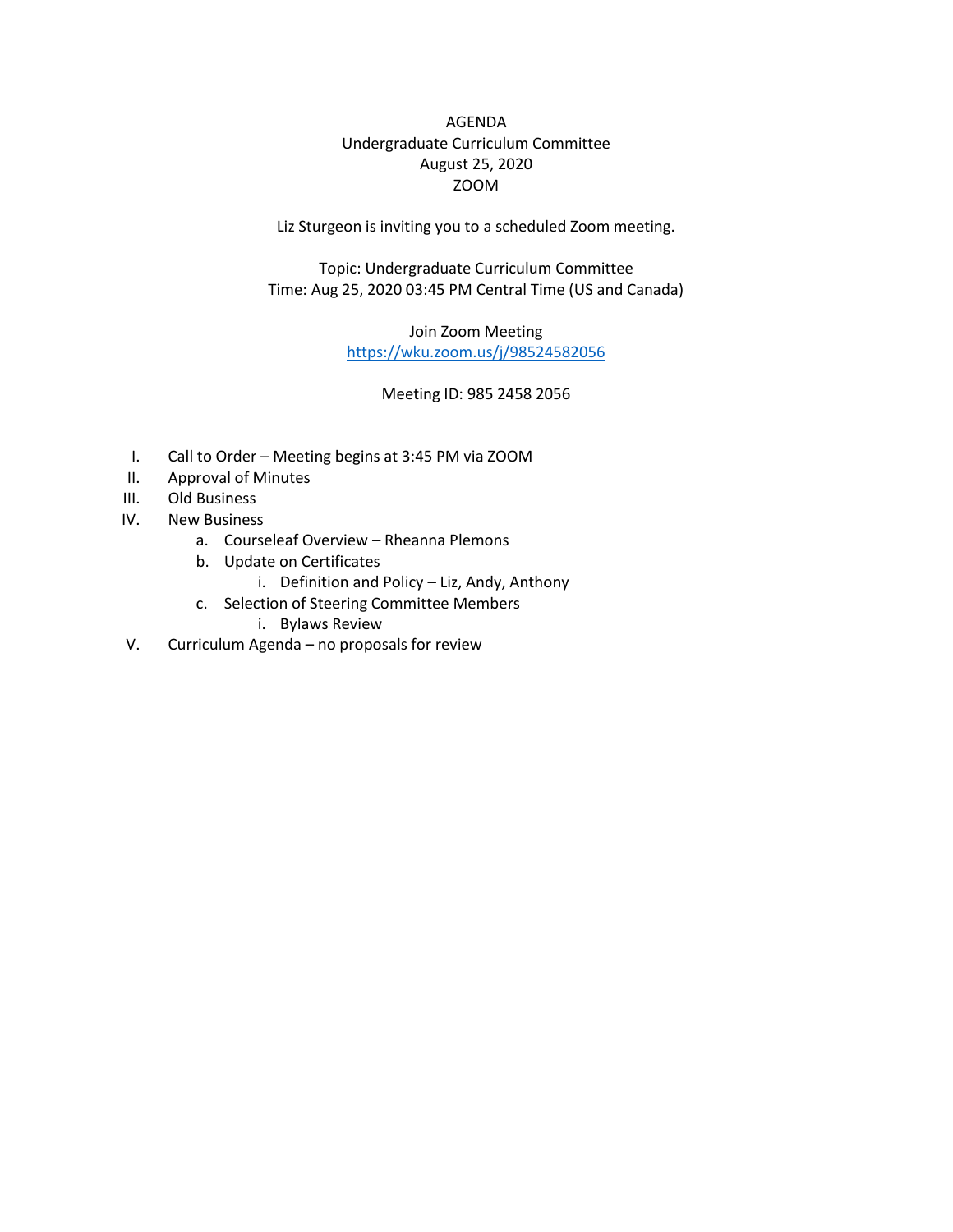## **Certificate Programs at WKU**

A certificate program is a coherent course of study that is compatible with the stated mission and goals of WKU and appropriate to the field of higher education (SACSCOC). Certificates should lead to the acquisition of a defined set of skills or expertise that will enhance employability or meet a professional development need. A certificate may be earned as a stand-alone credential.

To create a certificate at WKU, the certificate must meet two of the following criteria:

- Demonstrates demand (student or market) in a field.
- Includes collaboration with area businesses or industries.
- Provides training in a specific marketable skill, continuing education, or licensure/certification/accreditation.
- $\bullet$  Is a stackable credential with a program.\*
- Is an interdisciplinary credential that complements multiple programs
- Responds to a state mandate.

Creation of new certificate programs requires internal approval, as well as approval from the Council for Postsecondary Education. In addition, SACSCOC approval may be required. Consultation with the WKU Provost's Office is necessary to determine if a new certificate program reflects a substantive change and must undergo SACSCOC review. Internal approvals are the same as those for new degree programs.

\* A stackable credential is a lower credential that can be embedded or nested in a higher credential. (This definition came from Colette Chelf).